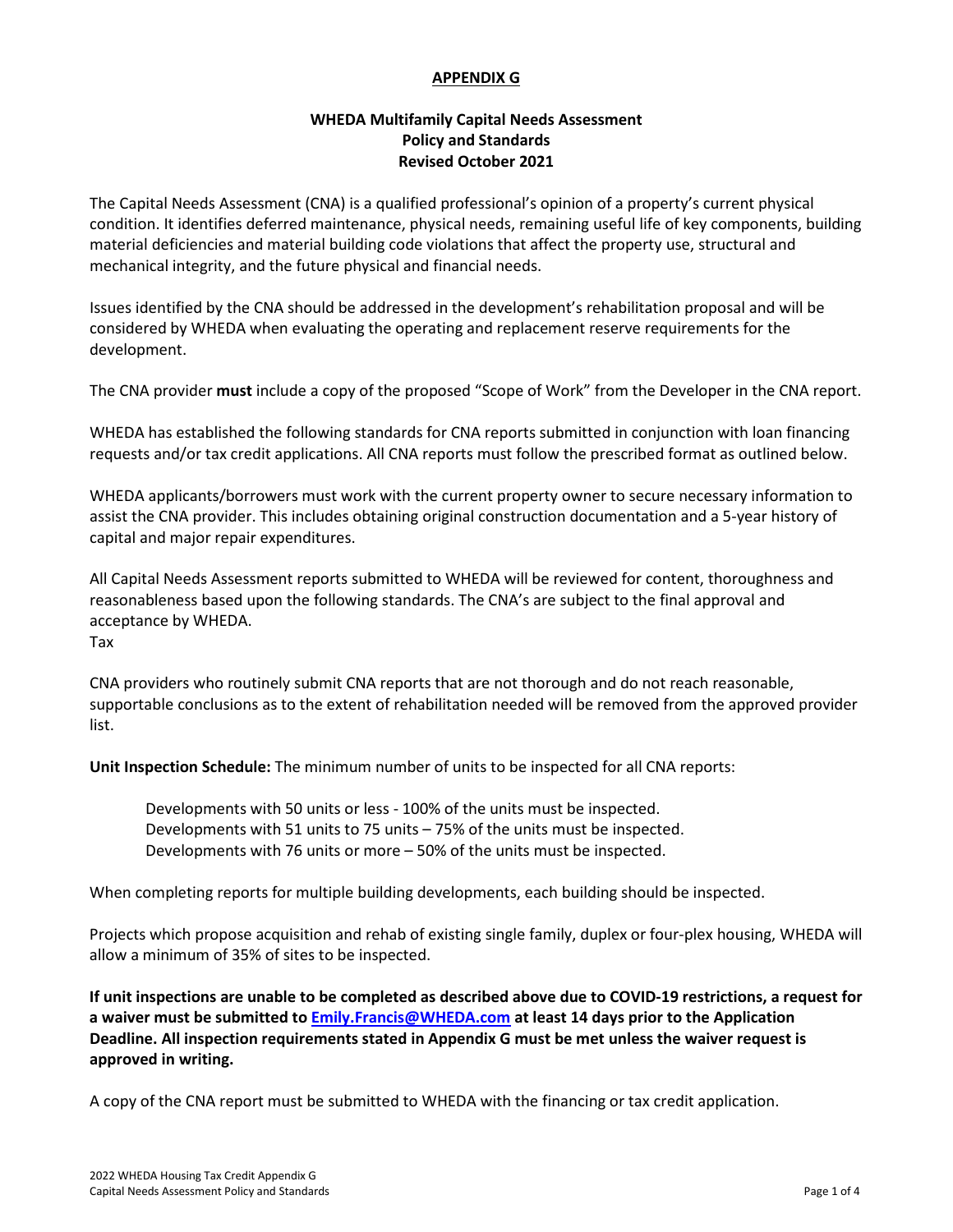**CNA reports shall include the following standards. Abbreviated CNA reports** on some small developments are acceptable. See the Abbreviated CNA requirements listed below.

#### **CNA reports:**

- are required with all financing or tax credit applications that include the purchase, renovation and/or preservation of existing housing developments. This includes developments with proposed minor, moderate or substantial renovation. A CNA is **not required** on an adaptive reuse development.
- ♦ must be submitted with the initial loan or tax credit application documentation. **CNA reports are considered a threshold item for tax credit applications.**
- must be completed and dated within 24 months of submission to WHEDA.
- ♦ must be completed by one of the WHEDA approved, independent CNA providers. The provider cannot have an identity of interest (please see Appendix Q for definition) or business association with the Applicant, Developer or Owner of the property being evaluated. A listing of WHEDAapproved, independent, third-party Capital Needs Assessment providers is available at WHEDA.com.
- ♦ must include the author's observations and assessments based on physical observations and assessment of the building exterior and interior including interior public, mechanical and accessible spaces. The scope of the inspection should include all spaces that are reasonably accessed, including a thorough walk-through of all attics, roofs, crawl spaces, etc. Any inaccessible spaces must be noted in the report.
- must include a narrative description of the development including the evaluator's overall assessment of the property condition. The narrative portion should include: property location, age, physical attributes including number of units and bedrooms, number of units inspected, and the physical condition of units inspected. The assessment should address the presence or suspected presence of environmental hazards such as asbestos, lead paint or mold.

The narrative portion of the assessment should further examine and analyze the following:

- Site, including topography, drainage, pavement, curbing, sidewalks, parking, landscaping, amenities, water, sewer, storm drainage, and gas and electric utilities and lines;
- Structural systems, both substructure and superstructure, including exterior walls and balconies, exterior doors and windows, roofing system, and drainage;
- Interiors, including unit and common areas, existing finishes (carpeting, tile, walls, paint condition, etc.), cabinets, appliances, fixtures and common area lobbies and corridors;
- Mechanical systems, including plumbing and domestic hot water, HVAC, electrical, lighting fixtures, fire protection systems, and elevators; and
- Any non-compliant component or issue relative to the applicable accessibility code/guidelines of ADA, Section 504 and/or Fair Housing Guidelines. Include a copy of the owner's certification that the development complies with ADA and 504 regulations or include their plan to achieve compliance, if available.
- must include an interview with available on-site property management and maintenance personnel to gain knowledge of past repairs/improvements, pending repairs, and existing defects or chronic physical deficiencies in the development. The CNA provider should obtain and review a 5-year history of capital and major repair expenditures for the development.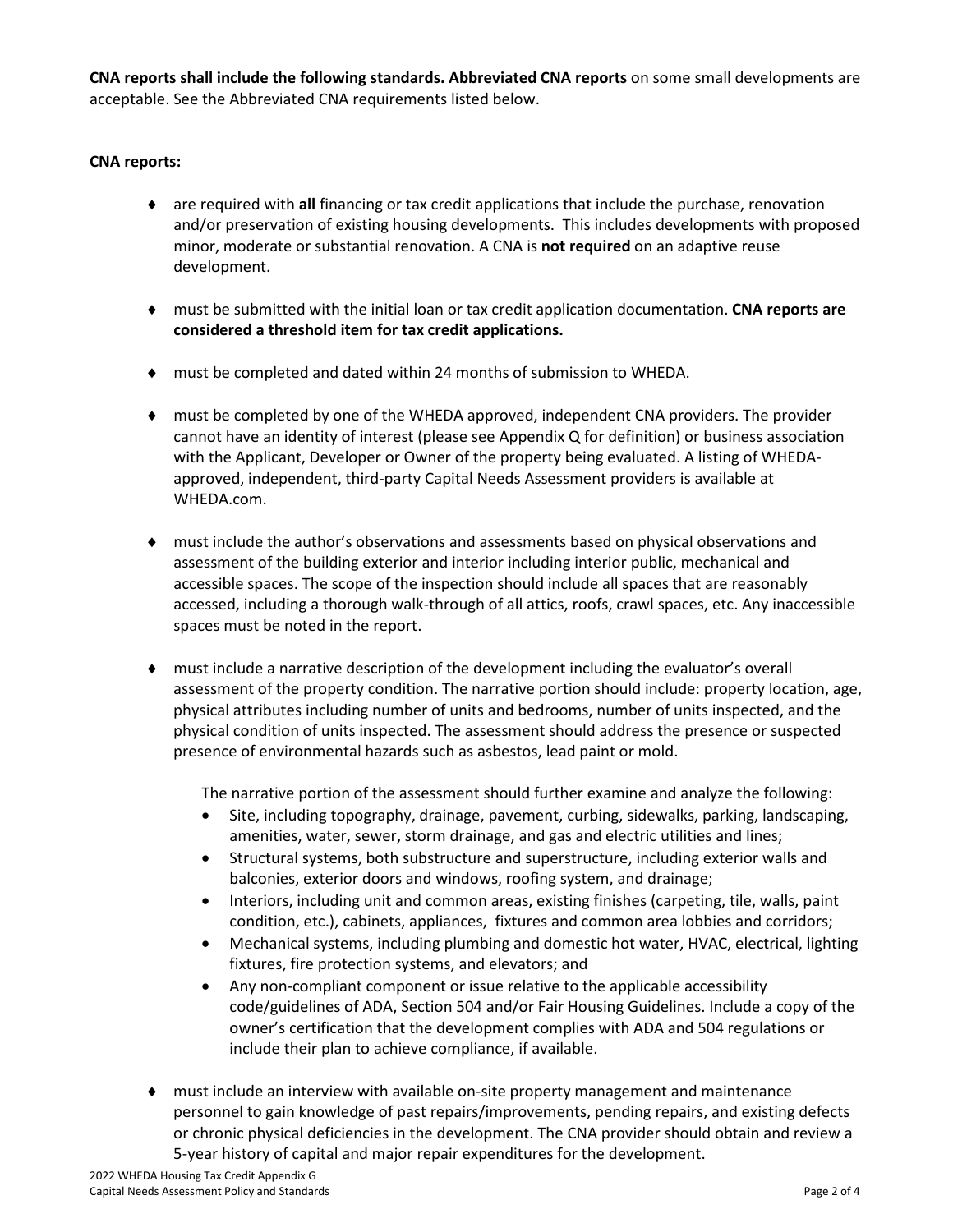- ♦ must include photographs of typical building characteristics and deficiencies.
- ♦ must include the developer's proposed expenditures/costs for extra-ordinary property improvements which may affect the project's future marketability. Such improvements may include: Adding parking garages or other covered parking structures to the site, adding central air conditioning for units, elevators, or community room additions, etc.
- ♦ must include a "property inspection and evaluation" section in a **spreadsheet format.** The information contained in this spreadsheet portion of the report **must follow the format and contain the information** included in the Freddie Mac form 1105, "Multifamily Engineering and Property Condition Report". The actual Freddie Mac forms do not need to be used. The Freddie Mac forms include; Section I – Summary, Section II – Property Inspection and Evaluation, Section III – Immediate Repair Needs and Cost Estimate, and Section IV – Capital Needs Over Loan Term.

## **The minimum term to be used in this portion of the report is eighteen (18) years**. **The Freddie Mac forms can be reviewed and downloaded at:**

• <https://mf.freddiemac.com/lenders/guide/> keyword search: 1105

# **ABRREVIATED CNA REPORTS**

Developments having **24 units or less that include only single family and/or duplex units,** may use an abbreviated CNA report.

- ♦ The abbreviated CNA report **does not need to include an extensive narrative portion.** A brief narrative is required describing the scope of work including the following:
	- o Statement that 100% of the units were inspected.
	- o Systems inspected (such as boilers, roofs, etc.)
	- o A list of all parties present during the inspection
	- $\circ$  Description of records researched and information obtained to determine the condition of all systems
	- o Methodology used to estimate replacement reserves
- ♦ The abbreviated CNA report must be completed and dated within 24 months of submission to WHEDA.
- ♦ The abbreviated CNA report must indicate any non-compliant component or issue relative to the applicable accessibility code/guidelines of ADA, Section 504 and/or Fair Housing Guidelines. Include a copy of the owner's certification that the development complies with ADA and 504 regulations or include their plan to achieve compliance, if available.
- ♦ The abbreviated CNA report must include photographs of typical building characteristics and deficiencies.
- ♦ The abbreviated CNA report **must follow the format and contain the information** included in the Freddie Mac form1105, "Multifamily Engineering and Property Condition Survey". The forms include; Section I – Summary, Section II – Property Inspection and Evaluation, Section III – Immediate Repair Needs and Cost Estimate and Section IV – Capital Needs over Loan Term.
- ♦ **The minimum term to be to be used is eighteen (18) years.**